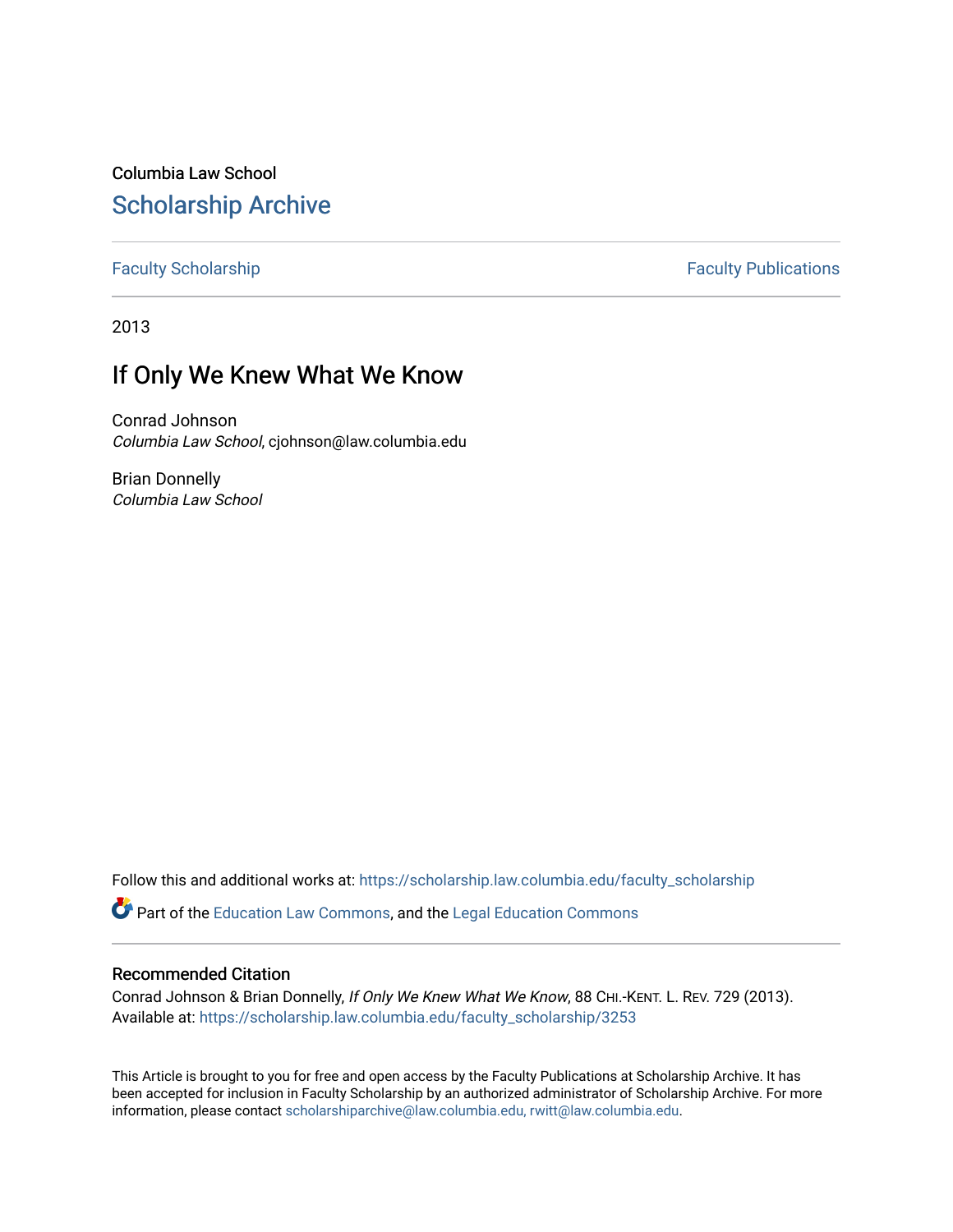### IF ONLY WE KNEW WHAT WE KNOW

### CONRAD JOHNSON\*& BRIAN DONNELLY\*\*

Consider the basic rhythms of legal work. In one common pattern, clients come to lawyers and present problems hoping that the law will provide some form of redress. Lawyers scour the law, reflect on their experiences and sometimes utilize the expertise of others to craft options that will address their client's goals and concerns. Typically, when the representation has concluded the lawyer moves on, perhaps to matters that are related, often to challenges that require us to develop expertise in other areas.

To be sure, we retain at least some of the knowledge gained through each lawyering experience. However it is at least as certain that some of the lessons learned and the information acquired through the course of each representation fades to the point where it is unavailable for future use. Much of what we learn by dint of hard work is left on the cutting room floor. Much of what we once knew is forgotten. Much of what we wish we could pass on to our colleagues, to clients or even recall for ourselves is abandoned in the press of new work.

The fundamental problem of managing knowledge has been with the profession since the earliest legal proceedings at Westminster, through the print era and has carried forward into the digital age. It is a challenge that lawyers will face far into the future. The prevailing modes of information transfer that are available to lawyers often dictate the methods we choose to preserve knowledge. In the early days of Anglo-American law practice, lawyers relied on being physically present and utilized their memory or their capacity for note taking as a way of building expertise. With the advent of the printing press, text became the dominant method for acquiring and preserving knowledge.1 Now, at what are still the early stages of the digital age, new tools of knowledge management are available to us. Our methods may change, but the problem remains the same.

<sup>\*</sup> Clinical Professor of Law, Columbia University School of Law

<sup>\*\*</sup> Director of Educational Technology and Lecturer in Law, Columbia University School of Law

<sup>1.</sup> See generally Elizabeth L. Eisenstein, The Printing Press as an Agent of Change: COMMUNICATIONS AND CULTURAL TRANSFORMATIONS IN EARLY MODERN EUROPE (1979); WALTER J. ONG, ORALITY AND LITERACY: THE TECHNOLOGIZING OF THE WORLD (Routledge 1991).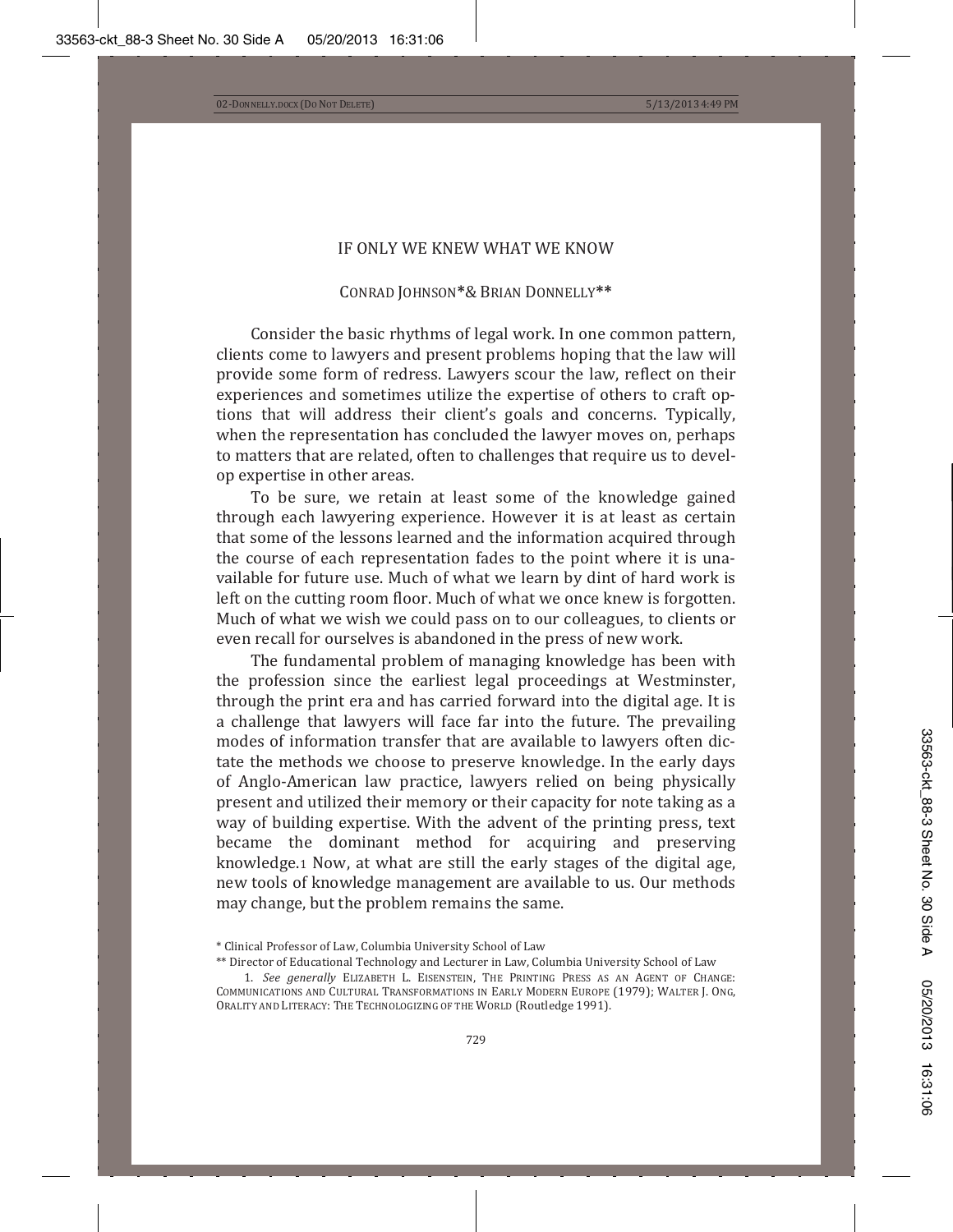The challenge of finding new and better ways to develop, retain, and share expertise has never been more pressing. The information explosion that we are experiencing as a result of the switch to digital technologies is unprecedented. It forces us to consider new methods of managing the onslaught of information that lawyers are increasingly expected to know. The possibilities of acquiring new knowledge from the ever-expanding universes of data that are available to us through free and proprietary sources creates growing expectations that lawyers will be able to effectively manage the vast sums of information that can be gathered.

For the past thirteen years, the Lawyering in the Digital Age Clinic at the Columbia University School of Law has focused entirely on working at the intersection of technology, law practice and the profession. We began this enterprise in part, to equip our graduates with the analytical framework and practical skills necessary to succeed in contemporary practice.

We acknowledged the simple fact that technology was not going to go away. Just as technology has changed much of everyday life, so too has it profoundly affected the practice of law. The mere fact that lawyers have computers on their desks and near constant access to the Internet does not mean that lawyers understand how to consistently use these tools in thoughtful, innovative or professionally sustaining ways. Having a computer can be no more important than having a pen and paper. What matters is how one learns to use the powerful new tools that are available to us.

In this article, we begin with a brief summary of the "basic lawyering paradigm" that we developed in our clinic. From there, we focus on one aspect of our curriculum: managing knowledge. With that as background, we locate the Access to Justice (A2J) application within the structure of our work. In so doing, we provide a case study of how we used the A2J application in conjunction with our partners in the New York Court system to address a pressing need on the part of *pro se* litigants.

### I. BASIC LAWYERING PARADIGM

In our clinic, we view law as a profession that runs on information.2 Every lawyering task has an information component.3 Law-

2. The historical perspective provided by two legal scholars, Ethan Katsh and Peter Martin contributed greatly to the development of the framework used in our clinic. See generally M.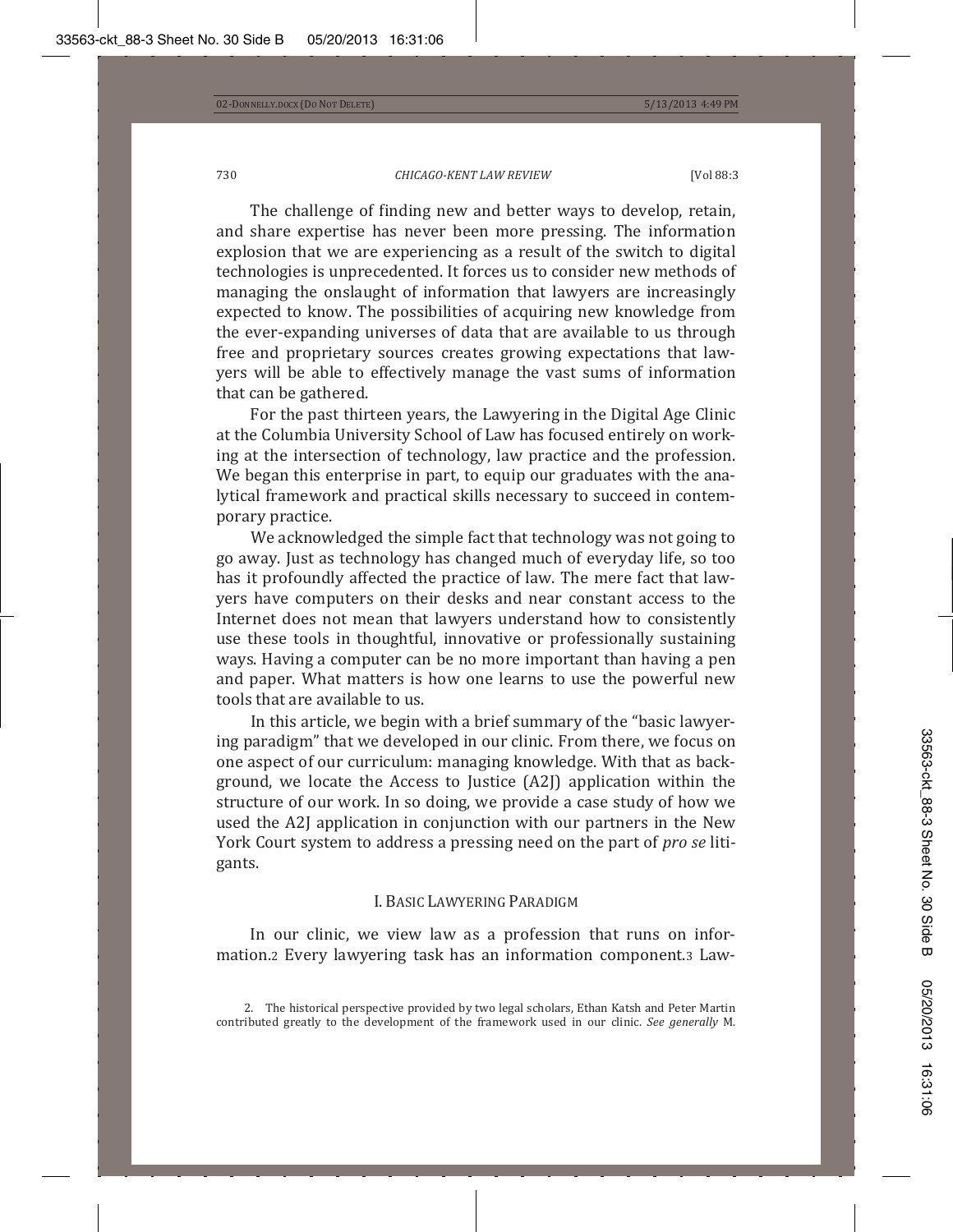yers essentially do three things: we gather, manage and present information. With information as the thread that runs through all lawyering work, it is essential that we focus on the role of information technologies in law practice. By doing so, we help our students to become more effective, productive, and innovative professionals.4

We organize our syllabus around the "basic lawyering paradigm". For pedagogical purposes, our syllabus is divided into units that explore gathering, managing and presenting information respectively. In each unit, we cover, the "Three T's": theory, technique, and tools. So, for example, in the "Gathering" unit, we consider the role of gathering information in lawyering, the types of information that lawyers gather, and how gathering information has changed over time, with an emphasis on how gathering occurs in the digital age. Beyond that, we explore traditional lawyering techniques/skills that involve gathering, such as interviewing, in addition to the skills of contemporary practice that involve gathering, such as electronic fact gathering and searching. To round out the "Gathering" unit, we examine the major digital tools that lawyers use to gather information productively.

Similarly, in the "Managing" unit, we discuss the pivotal role that managing information plays in lawyering work. Students gain experience in the traditional managing technique/skill of counseling. In addition, significant time is spent on learning how to effectively engage in the contemporary lawyering task of knowledge management. Through exercises, readings, class discussion and role-plays, students gain a practical sense of how knowledge management manifests in both public interest and private sector law practice. Students are exposed to a range of knowledge management tools that are designed to leverage

ETHAN KATSH, THE ELECTRONIC MEDIA AND THE TRANSFORMATION OF LAW (1989); Ethan Katsh, *Digital Lawyers: Orienting The Legal Profession To Cyberspace,* 55 U. PITT. L. REV. 1141 (1994); Μ. ΕΤΗΑΝ ǡ  ȋͳͻͻͷȌǢǤ ǡ*PreǦDigital Law: How Prior Information Technologies Have Shaped Access to and the Nature of Law*, 30 R. J. T. 153 (1996).

3. Frederick Schauer and Virginia J. Wise, Legal Positivism as Legal Information, 82 CORNELL L. REV. 1080, 1102-03 (1997) ("[O]ne strong reason to focus on the information base of lawyers and judges is that here, arguably more than anywhere else, we are in the midst of dramatic changes ... One series of subhypotheses, therefore, is (1) that rapid changes in the technology, the economics, and the institutional structure of the delivery of legal information have wrought substantial changes in the way in which lawyers and judges get their information; (2) that these changes have in turn produced equally substantial changes not only in the quantity but in the very nature of the information base-the sources-on which legal decisionmakers rely; and (3) that these changes in the nature of legal sources have in turn produced commensurate changes in the nature of law itself.").

4. The "Basic Lawyering Paradigm" was developed for use in the "Lawyering in the Digital Age Clinic."

5. See *infra* note 25.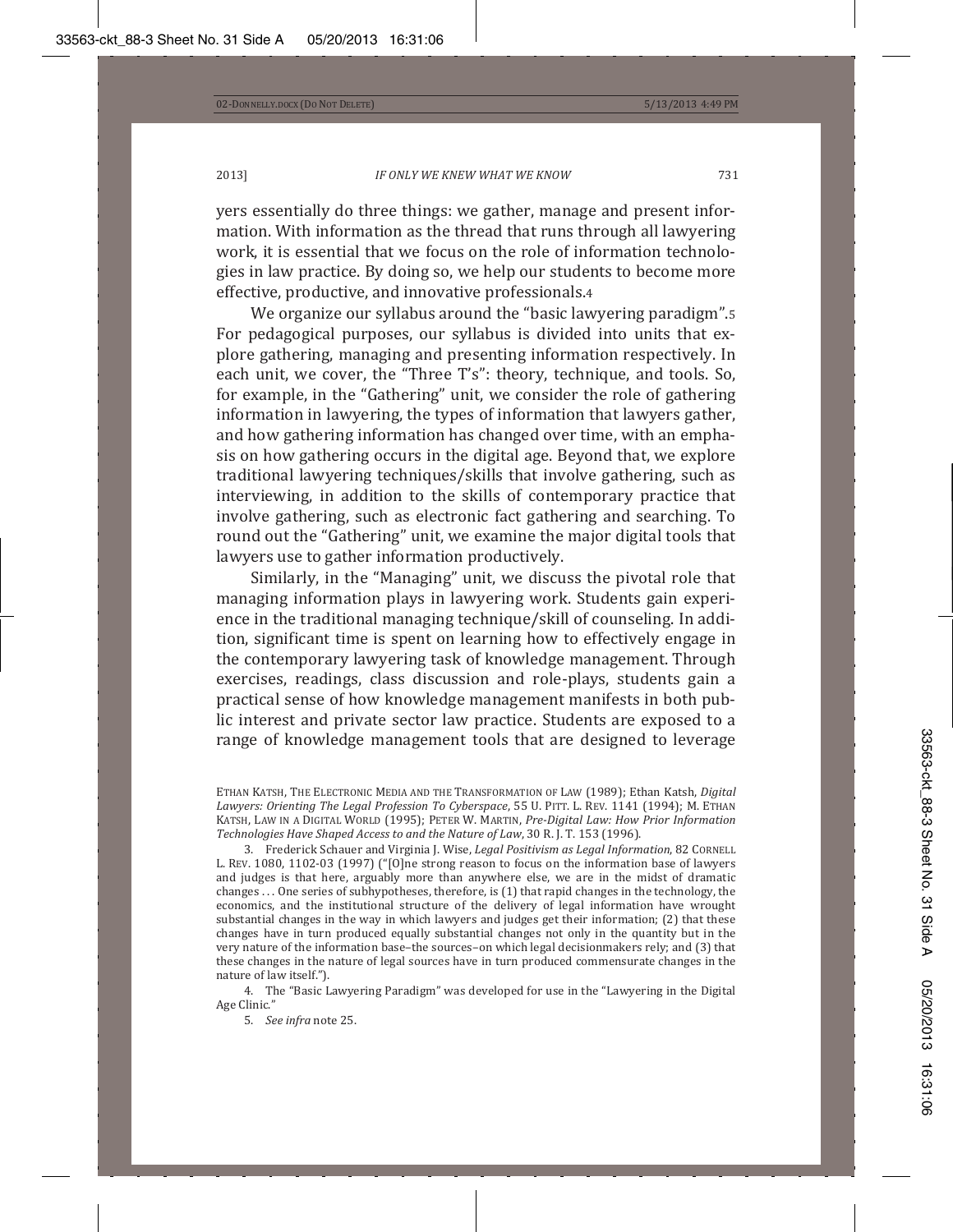experience, increase collaboration and inculcate best practices. This is where our work with the A2J software becomes particularly important.

# II. A2J AND KNOWLEDGE MANAGEMENT

Earlier, we cited preparation for law practice as one major objective of our clinic. We share this goal with clinics, generally. The long running debate about legal education's emphasis on theory at the expense of preparing students to be proficient lawyers6 has become even more sharply focused as a result of the economic downturn of the last few years. Law schools have benefited from the perception that skillsbased training provided in clinics can help students to be more immediately effective and employable.7 For decades now, clinicians have worked diligently to improve the ways that skills are taught. Clinics are typically very successful at teaching a wide range of core, transferrable lawyering skills.8

In his article commemorating twenty-five years of the Clinical Theory Workshop<sub>9</sub>, Steve Ellman observed that clinics "strive to teach effective lawyering techniques" and that "preparing students for effective practice is surely one goal of clinical teaching."10 Ellman, however, begins by highlighting the contribution by Peter Toll Hoffman in Law *Schools* and *the Changing Face of Practice.*11 Hoffman argues that "despite the increase of clinical and skills courses, law schools continue to be a "step behind" in preparing students for the practice of law."12 Hoffman states that the purpose of his article is to point out "that legal education today is readying students for a legal practice that is fading away or no longer exists, thus failing to prepare students for the type of practice they will confront upon graduation."13

6. David Segal, What They Don't Teach Law Students: Lawyering, Ν.Υ. TIMES, Nov. 20, 2011, at A1.

 Ǥ ǡ*Demands of the Marketplace Require Practical Skills: A Necessity for Emerging Practitioners, and Its Clinical Impact on Society - A Paradigm for Change, 37 J. LEGIS. 1, 11*  $(2011).$ 

 ͺǤ Ǥ ǡ *Evaluating the Skills Curriculum: Challenges and Opportunities for Law Schools* 59 Mercer L. Rev. 909 (2008); William M. Sullivan & Carnegie Foundation for the ADVANCEMENT OF TEACHING, EDUCATING LAWYERS : PREPARATION FOR THE PROFESSION OF LAW (2007).

9. Stephen Ellmann, *What We Are Learning*, 56 N.Y.L. SCH. L. REV. 171 (2011-2012).

10. *Id.* at 174.

11. Peter Toll Hoffman, Law Schools and the Changing Face of Practice, 56 N.Y. L. SCH. L. REV. 203 (2011-2012).

12. *Id.* at 205.

13. *Id.*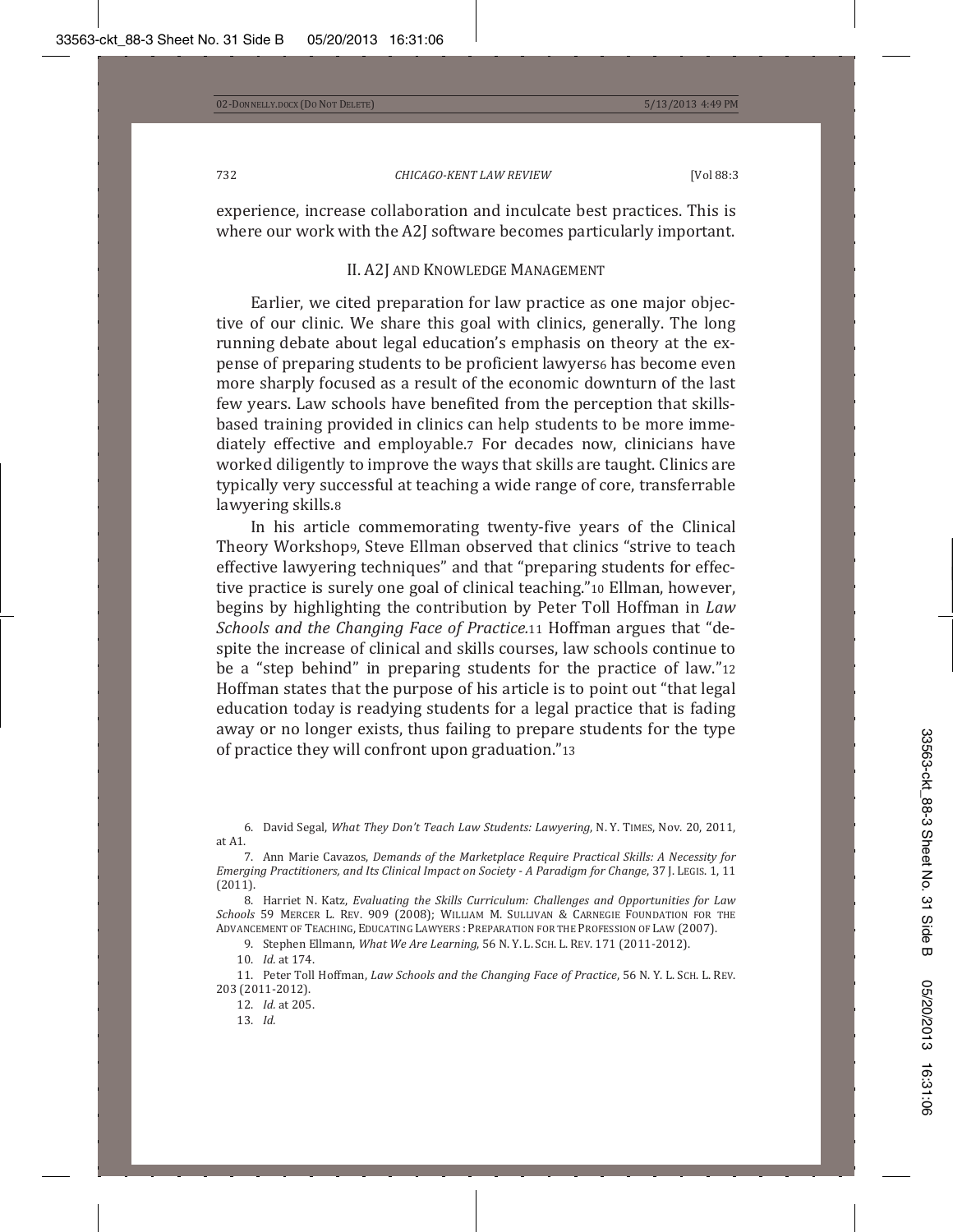In his most recent book, Richard Susskind14 reiterates his belief, expressed in his earlier works, that there are three major "disrupting" forces affecting law practice today; 1) liberalization (expansion of different types of legal service providers—beyond lawyers), 2) globalization, and 3) information technologies (the increasing power of computing).15 By way of introduction, he recalls Wayne Gretzky's advice " to skate where the puck's going to be, not where it's been" and Susskind adds that "my purpose, then, is to show where that puck is likely to end up."16 We agree—at least to the extent that the metaphor relates to teaching law students about how to understand what is happening at the intersection of law practice, the profession and technology.

#### *A. Competence*

Further evidence of the need for including technology as a part of any basic lawyering curriculum can be found in the recent changes by the American Bar Association to the definition of competence in Rule 1.1 of the Model Rules of Professional Conduct.

In August 2009, then ABA President Carolyn B. Lamm created a commission know as the Commission on Ethics 20/20.17 The purpose of the commission was to investigate and report on the "ethical and regulatory challenges arising from the way technology and globalization have transformed the practice of law" in recent years.18 The first set of recommendations was considered by the ABA House of Delegates at its August 2012 meeting. Among the recommendations that were adopted by the House of Delegates included adding a new comment, "Comment 8" to Rule 1.1 - the definition of "competence."

### *B. Maintaining Competence*

[8] To maintain the requisite knowledge and skill, a lawyer should keep abreast of changes in the law and its practice, including the benefits and risks associated with relevant technology, engage in

14. RICHARD E. SUSSKIND, TOMORROW'S LAWYERS: AN INTRODUCTION TO YOUR FUTURE (2012).

16. *Id.* at xviii.<br>17. *See* 17. See ABA Commission on Ethics 20/20, ABA, http://www.americanbar.org/groups/professional\_responsibility/aba\_commission\_on\_ethics\_20 20.html (last visited Apr. 29, 2013).<br>18. ABA Commission on

18. ABA Commission on Ethics 20/20 Introduction and Overview, ABA,http://www.americanbar.org/content/dam/aba/administrative/ethics\_2020/20121112\_et hics\_20\_20\_overarching\_report\_final\_with\_disclaimer.authcheckdam.pdf.

<sup>15.</sup> *Id.* at 3.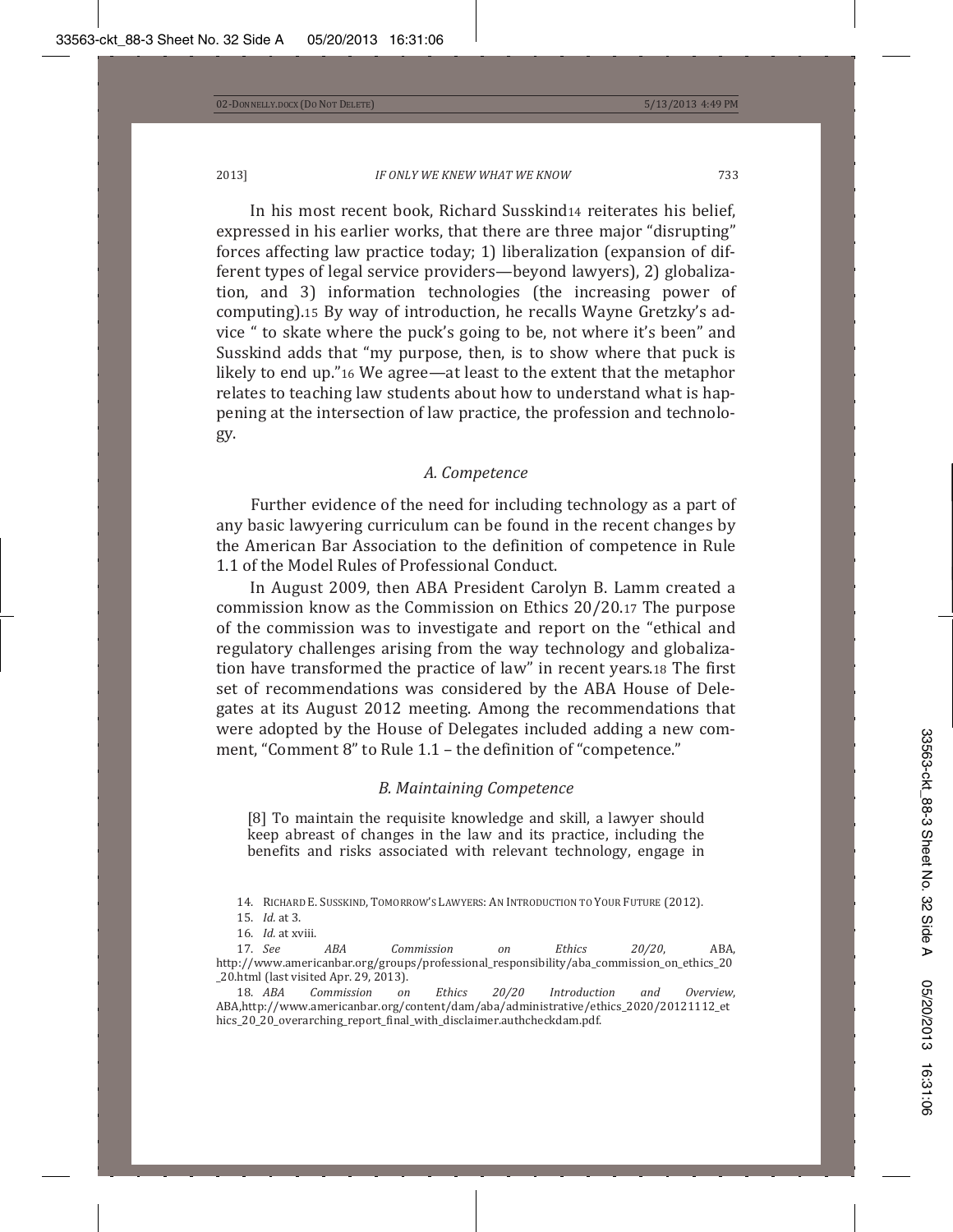continuing study and education and comply with all continuing legal education requirements to which the lawyer is subject.19

We see the decision by the ABA House of Delegates to closely associate an understanding of the "risks and benefits associated with relevant technology" with the basic meaning of lawyer "competence" as an important step.20 But, it is only one step, and perhaps, a necessary first step. When taken within the broader context of the paradigm developed in our clinic, the requirement to "maintain the requisite knowledge and skill" in any aspect of lawyering, and competently representing clients, means that lawyers must learn a range of skills that are necessary to engage in competent contemporary practice. Chief among that set of contemporary skills is learning the continual process of knowledge management.

# III. KNOWLEDGE MANAGEMENT

Knowledge management as an academic discipline, outside of the law, has been relatively well established for a few decades. Authors who have laid the theoretical foundation for the field include: Davenport and Prusak, 21 Nonaka, 22 Zeleny, 23 and Dalkir. 24 Of particular interest in the development of our curriculum has been the work of Michael Polanyi. His original work on personal knowledge is instructive as a place to begin to understand fundamental concepts involved with managing knowledge.25 Polanyi constructs a modern theory of

19. MODEL RULES OF PROF'L CONDUCT R. 1.1, cmt. 8 (2012).

20. In August 2012 the ABA also adopted changes to Model Rules of Prof'l Conduct R. 1.6 concerning client confidentiality and several other sections in response to changes in technology. *See*ǡ*ABA Adopts Ethics Policy on Lawyer's Use of Technology*ǡ  $(Aug. 8, 2012)$ ,

http://www.law.com/jsp/lawtechnologynews/PubArticleLTN.jsp?id=1202566577730&ABA\_Ado pts\_Ethics\_Policy\_on\_Lawyers\_Use\_of\_Technology&slreturn=20130215163214.

21. *See generally* Thomas H. Davenport & Laurence Prusak, Working Knowledge:How ORGANIZATIONS MANAGE WHAT THEY KNOW (1998).

22. *See generally* Ikujir o Nonaka & Hirotaka Takeuchi, The Knowledge-Creating Company: HOW JAPANESE COMPANIES CREATE THE DYNAMICS OF INNOVATION (1995).

23. See generally Milan Zeleny & ebrary Inc., Human Systems Management Integrating KNOWLEDGE, MANAGEMENT AND SYSTEMS (2005); MILAN ZELENY, ADVANCES IN MULTIPLE CRITERIA DECISION MAKING AND HUMAN SYSTEMS MANAGEMENT: KNOWLEDGE AND WISDOM (Yong Shi et al eds.,  $2007$ ).

24. KIMIZ DALKIR, KNOWLEDGE MANAGEMENT IN THEORY AND PRACTICE (2005).

25. *See generally* Michael Polanyi, The Tacit Dimension (1983); Michael Polanyi, Knowing and Being: Essays by Michael Polanyi (Marjorie Grene ed., 1969); *see also*, Thomas Kuhn, The STRUCTURE OF SCIENTIFIC REVOLUTIONS (1962). We intend to use the term "paradigm" in the same way as Kuhn has expressed in his work. Both Polyani and Kuhn wrote about the epistemology of science, but there is a debate about the extent that they actually agreed. See Martin X. Moleski, Polanyi vs Kuhn: Worldviews Apart, 33:2 TRADITION & DISCOVERY: THE POLANYI SOCIETY PERIODICAL 8, 9 (2006-2007).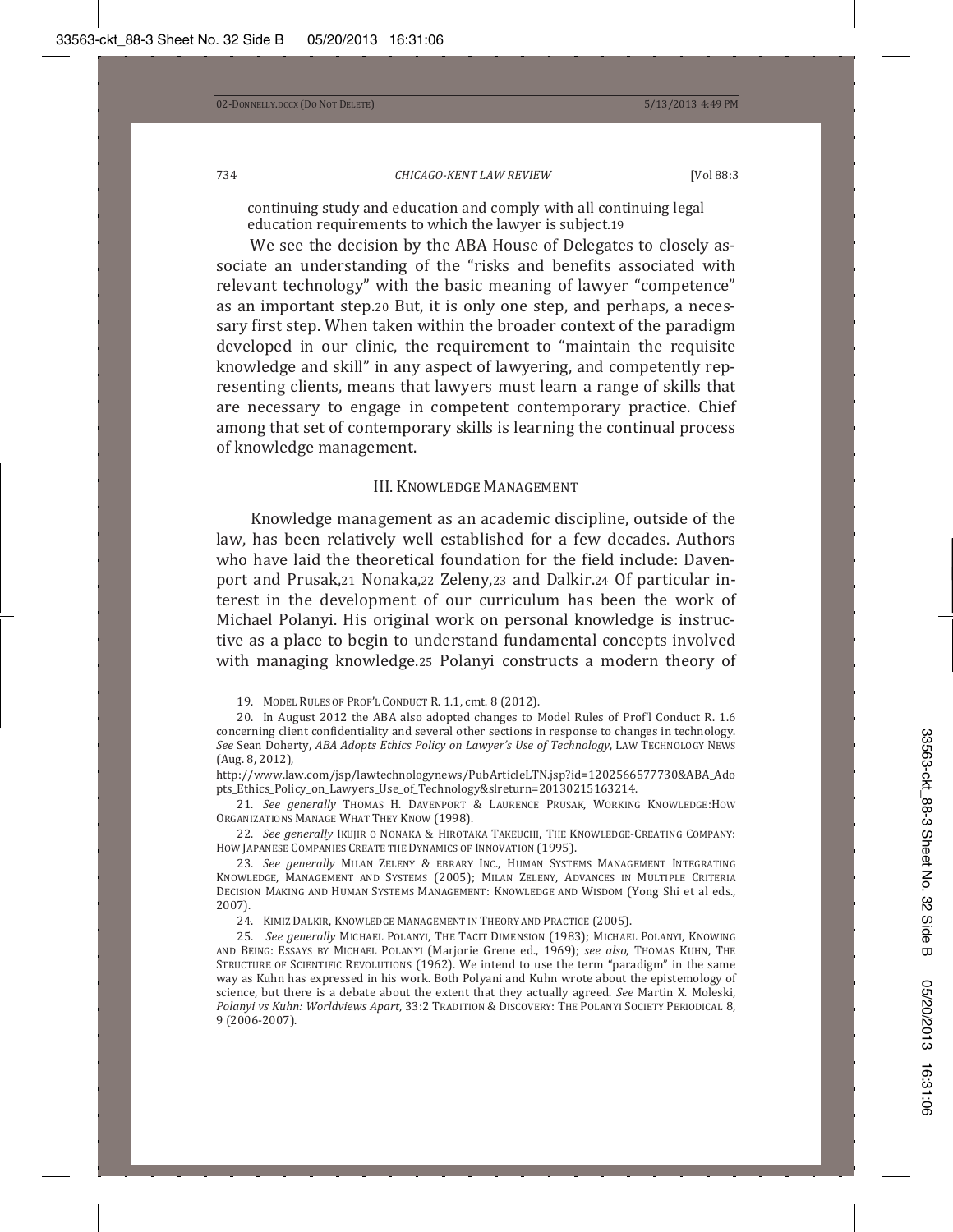knowledge and science that takes into account intuition and creativity, thereby adding a post-positivistic dimension to the western philosophical tradition.26 In considering the contributions of Polanyi to the philosophical foundation of knowledge management ("KM") the following observation has been made:

We must step back and puzzle out the essential character of the KM discourse. One of its paradoxes is that KM is only separable from existing disciplines such as microeconomics and organization theory when it treats knowledge itself as problematic. It gets traction from admitting that we do not know what knowledge is, so demanding we think about the ways managers and organizations respond to these doubts. Our normal theorization especially in the positivistic tradition, regards knowledge as problematic only in its absence... We can argue Nonaka and Takeuchi effectively founded the field as a theory of the firm by drawing on Polanyi's notion of skills as valuable but non-explicable components of modern organizations.27

The concept of knowledge management derives its power and utility for lawyers from its ability to help us address a basic lawyering problem: how to make tacit knowledge explicit. Digital tools, such as matter management databases, document management systems, document assembly tools and expert systems (like the A2J application), help lawyers meet this fundamental challenge.28 In so doing, a great deal of potential can be realized.

# IV. THE DIGITAL ADVANTAGE

Information expressed in any form can preserve knowledge, at the very least, at the tacit level. When information is expressed digitally it is capable of leveraging the "digital advantage."29 This advantage is realized because information in digital forms can be instantaneously stored, copied, organized, tagged, searched, transmitted, modified, quantified, annotated, linked etc. Using digital systems to address a legal problem involves, at its core, the potential of making tacit knowledge explicit. By utilizing the "digital advantage" lawyers can operationalize their legal knowledge in ways that were not hitherto possible to achieve client goals.

- 28. MARC LAURITSEN, THE LAWYER'S GUIDE TO WORKING SMARTER WITH KNOWLEDGE TOOLS (2010).
	- 29. Phrase developed for use in the "Lawyering in the Digital Age Clinic."

<sup>26.</sup> J.C. Spender & Andreas G. Scherer, The Philosophical Foundations of Knowledge *Management: Editors' Introduction,* 14 ORG. 5, 5-28 (2007).

<sup>27.</sup> *Id.* at 11.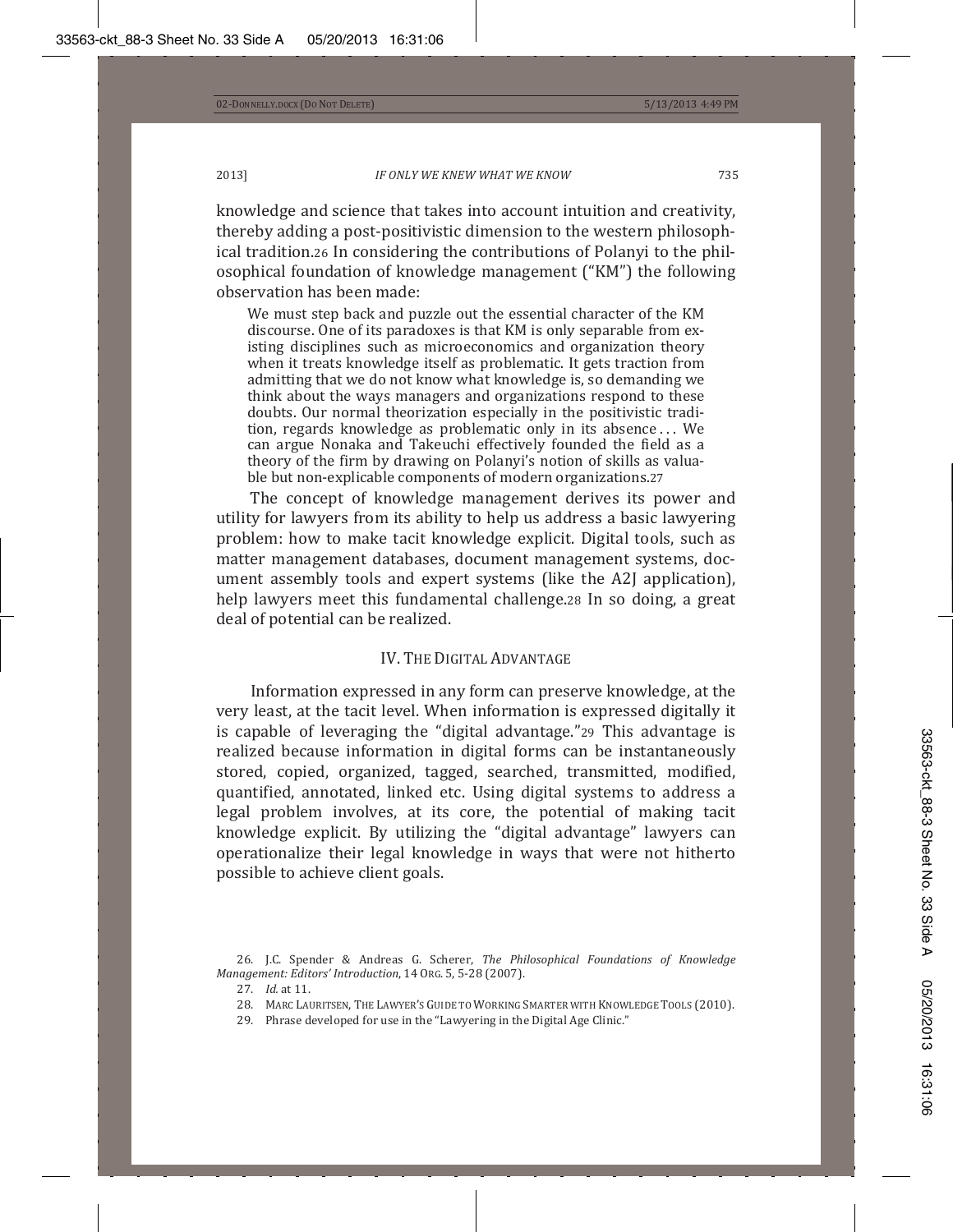Students in our clinic are taught to "start digital and stay digital."30 For example, during a mock client interview that we conduct, as a part of our "gathering" unit, students are required to construct their interview plan and enter all notes regarding the client's responses to their questions on a laptop. We also recommend that they track the chronology portion of their interview using a timeline with Time Map software.31 As a result, all of the information gathered from the interview becomes available to the student, her colleagues and supervisors as she engages in the subsequent lawyering tasks that flow from the initial gathering process such as counseling and drafting documents to effectuate the client's goals. Handwritten notes on legal pads to begin the simulation are not considered an acceptable lawyering practice because handwritten notes do not allow students to leverage the "digital advantage."32 Notes written on paper work to keep knowledge locked in a tacit form (often obscuring full meaning even from the writer) and are rarely ever transferred into digital repositories in practice.

The subject of knowledge management has been applied to a wide range of business activities.33 One area that has received a great deal of attention is the study of business organizations.34 Knowledge management, however, has seldom been considered on a thoughtful (let alone theoretical) level in the context of law practice. Most legal knowledge management writings provide a wealth of practical advice about experiences with a variety of applications put to work on an enterprise level in a particular firm.35 One possible exception to this statement is that knowledge management has been considered within the realm of "organizational theories" in the context of the organization of the "firm."36

30. Phrase developed for use in the "Lawyering in the Digtal Age Clinic."

31. LexisNexis TimeMap, LEXISNEXIS, http://www.lexisnexis.com/casemap/timemap.aspx (last visited Apr. 29, 2013).

32. More specifically, capturing and sharing one's interview plan and the notes from the interview is a necessary precursor to making tacit knowledge explicit.

33. HARVARD BUSINESS REVIEW ON KNOWLEDGE MANAGEMENT (6th ed., 1998).

34. E.g., Jack A. Nickerson & Todd R. Zenger, A Knowledge Based Theory of the Firm-the *Prolem-Solving Perspective,* 15 Or.G. Sci. 617 (2004).

35. E.g., GRETTA RUSANOW, KNOWLEDGE MANAGEMENT AND THE SMARTER LAWYER (2003); Chris Maiden, *The Quest for Knowledge Management: One Firm's Transformation, 26 LAW PRAC. ΜGMT. 30*  $(2000).$ 

 ͵Ǥ *See generally*ǡ Ƭ ǡ *Knowledge Inputs, Legal Institutions and Firm Structure: Towards a Knowledge-Based Theory of the Firm, 101 Nw. U. L. REV. 1123*  $(2007).$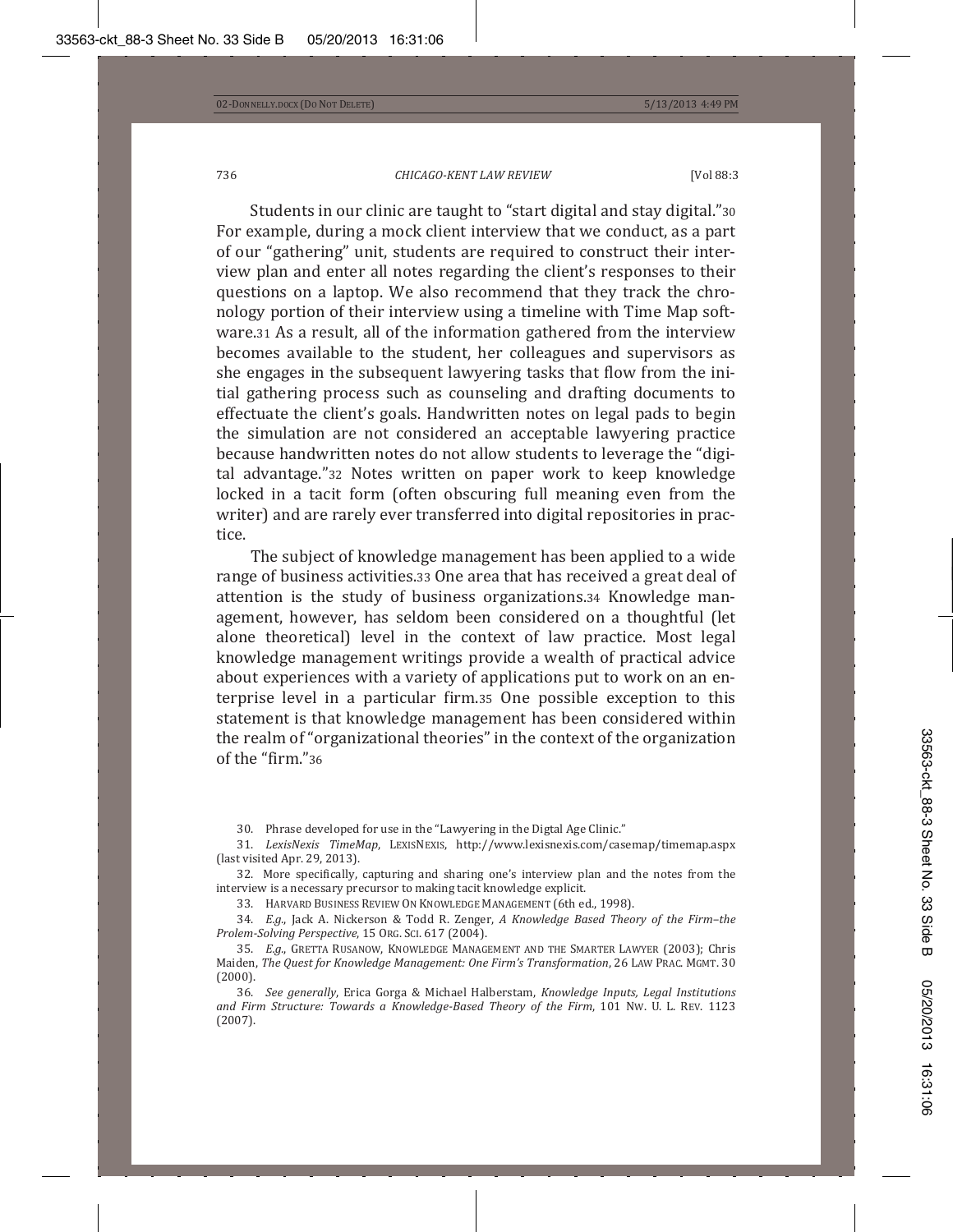## V. KNOWLEDGE MANAGEMENT AND DECISION MAKING

In his influential article *Educating the Legal Practitioner*, Donald Schön37 coined the term "knowing-in-action" to describe action with "knowledge built into it."38 He credits Polanyi as the source of his concept.39 He agrees with Polanyi's assertion that "most knowledge is tacit knowing"-"knowing-in-action"-and provides a modified expression "reflection-in-action"40 that has been adopted by others in clinical teaching as a means to describe what legal practice is all about.41

The concept of "reflection-in-action," however, goes beyond simply possessing knowledge to include actual practice. This is the activity of making practical judgments or making decisions as a professional. Mark Neal Aaronson agrees with Schön, but he extends the idea to say that "practical judgment is the process by which we take into account relevant information and values, and then determine what ought to take priority in a particular context... [i]n any particular set of circumstances, exercises of judgment presume a mastery of certain relevant knowledge." 42 We see knowledge management applications like A2J as a practical and elegant means to promote the transfer of knowledge from tacit to explicit, thereby facilitating "reflection-inaction."

### **VL CASE STUDY**

In an effort to illustrate how we have applied knowledge management in the context of clinical work, we provide a brief description of an A2J project that created an automated answer to a non-payment eviction action in the New York City Housing Court. This A2J interview

37. Donald A. Schön, *Educating the Reflective Practitioner*, 2 CLINICAL L. REV. 231, 242 (1995-1996).

- 38. *Id.*
- 39. *Id.*
- 40. *Id.* at 244.

41. Stefan H. Krieger & Richard K. Neumann, Essential Lawyering Skills : Interviewing, COUNSELING, NEGOTIATION, AND PERSUASIVE FACT ANALYSIS 8 (3d ed. 2007) ("Schön used the term 'reflection-in-action' to describe the process through which professionals unravel problems and solve them. This is not the kind of abstract and academic reflection that you went through when you wrote a term paper in college. Instead, it is a silent dialog between the professional and the problem to be solved."); see also, Richard K. Neumann Jr., Donald Schön, the Reflective Practitioner, *and the Comparative Failures of Legal Education, 6 CLINICAL L. REV. 401 (1999-2000).* 

 ͶʹǤ ǡ *We Ask You to Consider: Learning About Practical Judgment in* Lawyering, 4 CLINICAL L. REV. 247, 262-63 (1997-1998).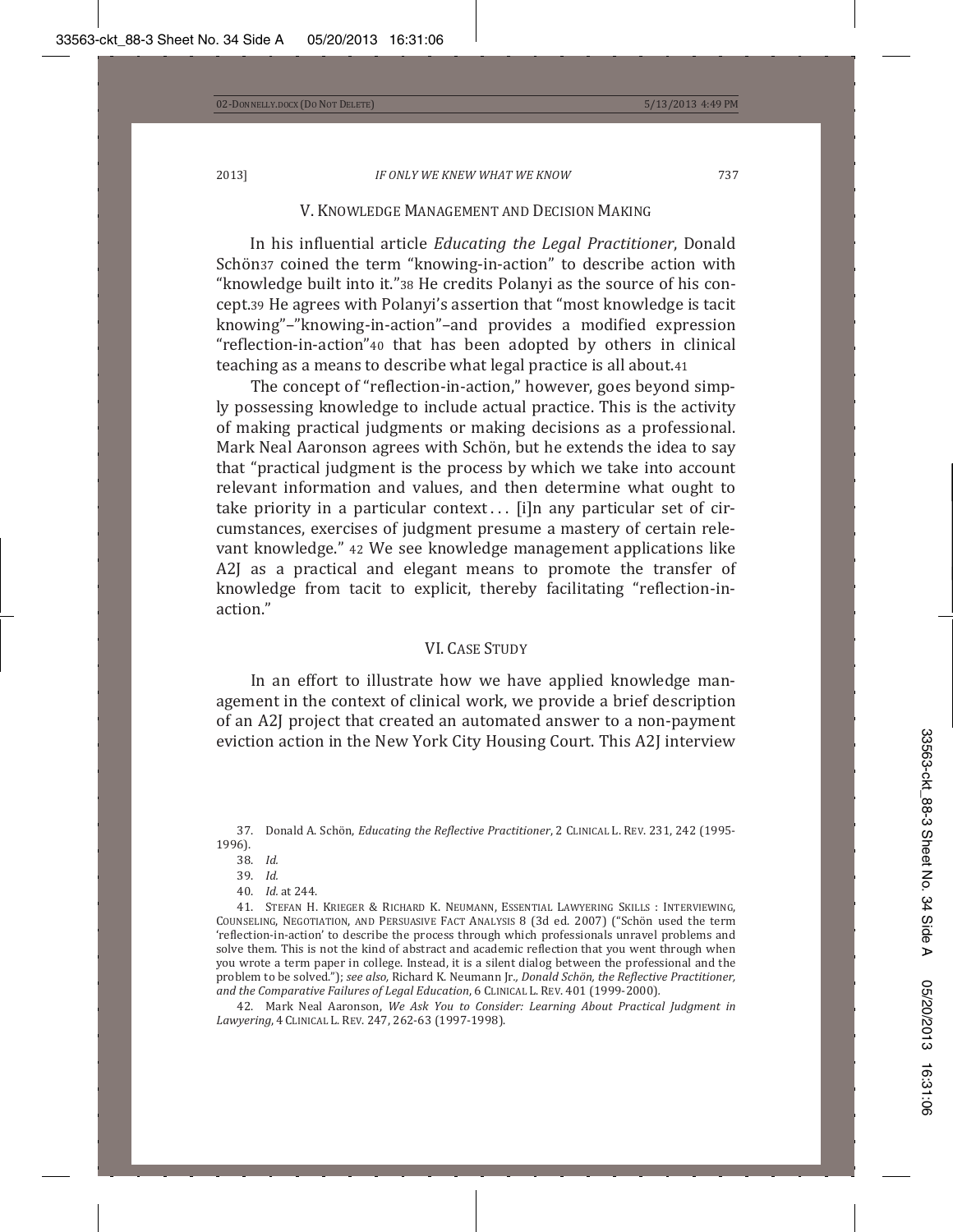is linked from the New York Court web site43 and the LawHelp web site.44 At a more fundamental level, deploying this A2J interview was an effort to make the tacit knowledge of experts in housing law explicit through technology. In so doing, we began a process of sharing important expertise with an underserved population that could make use of this shared knowledge to prevent eviction.

A digital tool closely related to decision making is an "expert system."45 We consider the A2J platform to be an example of an expert system. It is very likely that the use of expert systems in law practice will expand in the coming years. As computers become more adept at "machine learning" and incorporate "artificial intelligence" features, expert systems will become much more powerful than they are today.46

### *A. Background*

The New York City Housing Court is one of the busiest courts in the country. Each year approximately 300,000 residential actions for eviction are filed in the Housing Part of the New York City Civil Court.47 The vast majority of tenants, or "respondents" as they are referred to in summary eviction proceedings, are not represented by counsel. In order to respond to a non-payment petition and avoid entry of a default judgment and warrant of eviction unrepresented respondents traditionally go to the clerk's office in the Court to file an "oral answer." This transaction often is comprised of a clerk asking the question "why" didn't you pay rent" and then marking a checkbox on a form that may loosely correspond to the defendant's response. It had been long rec-

43. Nonpayment Answer Program, NEW YORK CITY HOUSING COURT, http://www.nycourts.gov/courts/nyc/housing/int\_nonpayment.shtml (last visited Apr. 29,  $2013$ ).

44. LAW HELP INTERACTIVE,

https://lawhelpinteractive.org/login\_form?template\_id=template.2009-06-

45. RICHARD E. SUSSKIND, EXPERT SYSTEMS IN LAW: A JURISPRUDENTIAL INQUIRY 3 (1986). There are, of course, many varieties of expert systems. In our clinic, we have experimented with blogging platforms, learning management systems, word processing, inference engines, databases and passive websites as alternative ways to make the implicit explicit to address legal problems such as responding to 9/11, Superstorm Sandy, raising awareness about collateral consequences of criminal conviction and basic judicial education.

46. For examples of high level expert systems see, e.g., NEOTA LOGIC, http://www.neotalogic.com (last visited Apr. 29, 2013); KIAAC, http://www.kiiac.com (last visited Apr. 29, 2013).

47. New York City Housing Court, NYCOURTS.GOV,

http://www.courts.state.ny.us/COURTS/nyc/housing/welcome.shtml (last visited Apr. 29, 2013).

<sup>11.6300517756&</sup>amp;set\_language=en (last visited Apr. 29, 2013).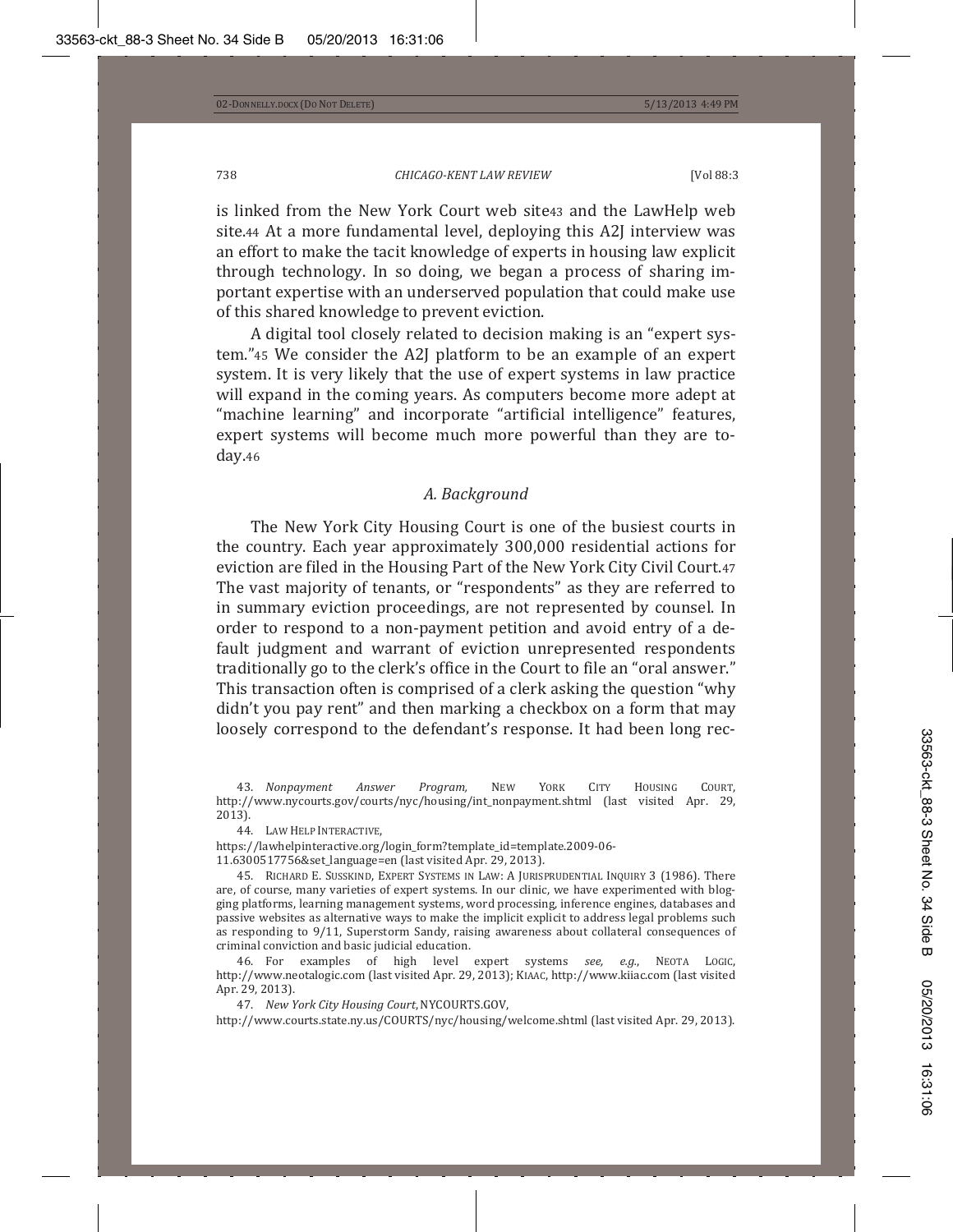ognized by court administrators that this oral answer did not preserve or promote a tenant's rights in an adversary system to raise defenses or counterclaims. One Chief Administrative Judge of the New York Civil Court was determined to improve the oral answer process-Judge Fern Fisher, who held that position from 1994 until 2009.48 Judge Fisher had tried for several years to make an automated expert system available to the public. Her efforts included working with the Center for Court Innovation49 and other public interest advocates to develop *interactive software that would result in an answer for pro se litigants.* As it turned out, the early stage prototypes that were developed did not accurately reflect New York summary process law or function reliably.

Judge Fisher contacted our clinic to see if we could help. Two of the clinic's faculty members, Conrad Johnson and Mary Zulack, knew Judge Fisher from prior work as public interest attorneys in Harlem and had practiced extensively in Housing Court. And so began a multiyear collaboration to create a free, online mechanism that would allow unrepresented litigants to more fully utilize the substantive and procedural law to protect their rights.

#### *B. Expertise*

At the risk of stating the obvious, an essential part of creating an expert system is having experts available to contribute expertise. Judge Fisher is the co-author of one of the leading treatises on New York landlord tenant law.50 She was not going to allow any system that did not accurately reflect summary process—as she understood it—to be used by the general public or accepted within the court system. But, summary process law is complicated and not easily translated into a logical series of short questions and answers. As a starting point, we found that it was necessary for our students to both learn and "deconstruct" New York law as it applied in the landlord-tenant context. The process of thinking deliberately about the components of a legal prob-

48. See Judicial Directory, NEW YORK STATE UNIFIED COURT SYSTEM, http://www.nycourtsystem.com/Applications/JudicialDirectory/Bio.php?ID=7023021 (last<br>visited Apr. 29, 2013); *Profile,* NEW YORK STATE UNIFIED COURT SYSTEM, visited Apr. 29, 2013); http://www.nycourts.gov/ip/nya2j/profile.shtml (last visited Apr. 29, 2013).

<sup>49.</sup> See CENTER FOR COURT INNOVATION, http://www.courtinnovation.org/ (last visited Apr. 29, 2013).

<sup>50.</sup> ANDREW SCHERER & FERN FISHER, RESIDENTIAL LANDLORD-TENANT LAW IN NEW YORK (2010).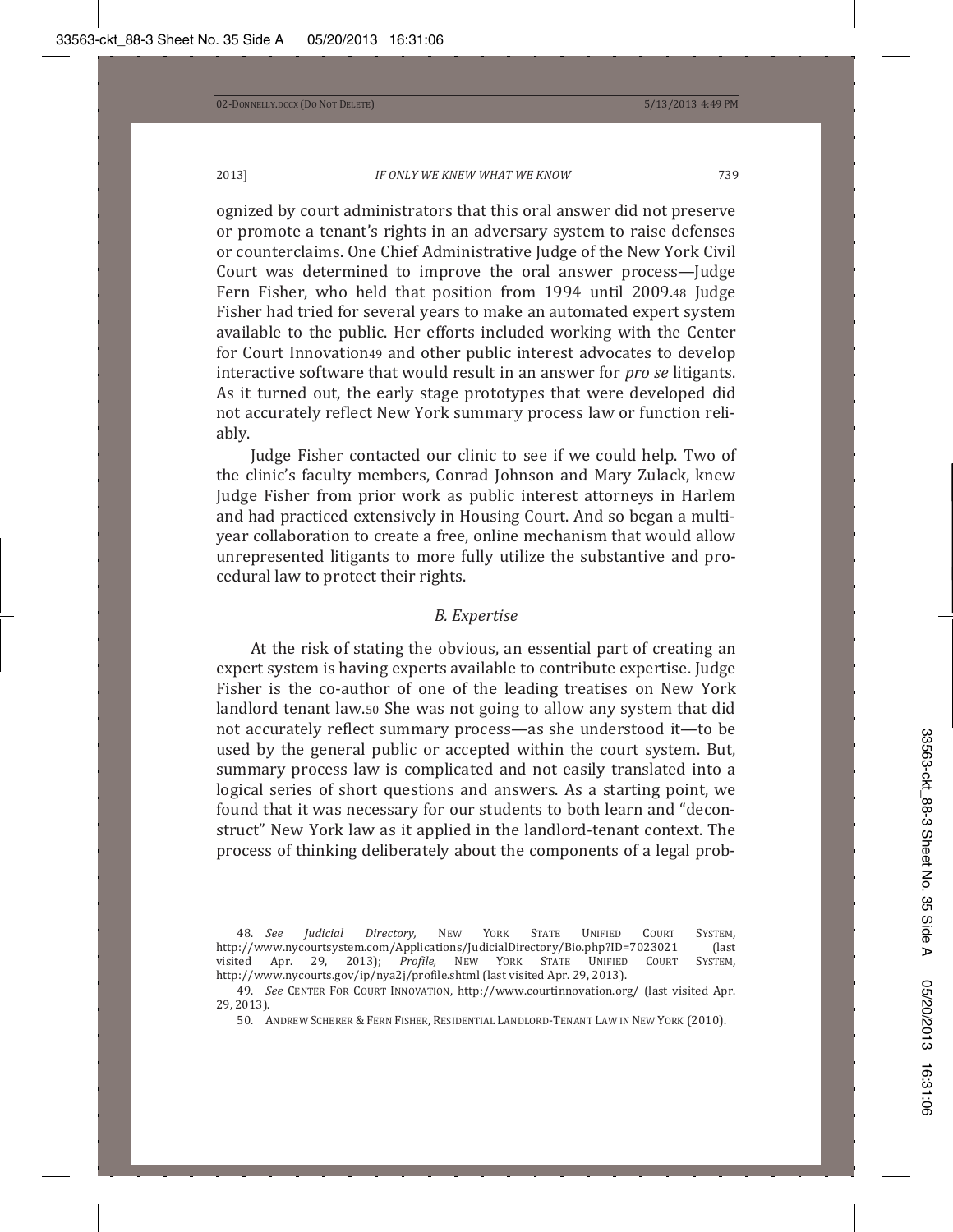lem or legal process can be seen as a basic part of managing knowledge. This is also known as "process management." 51

The activity of deconstructing New York law took place in small conference rooms during early morning sessions with Judge Fisher (before she went to her office at the Civil Court). Judge Fisher met with student teams from the Clinic, and one or more of the clinic's faculty (most frequently Mary Zulack). Judge Fisher and clinic professors would engage students in a dialog about the structure of applicable landlord-tenant law. Students would diagram components of the law on a white board showing concepts with short questions and answers in a logical relationship. Following the meetings, students would translate these diagrams using Microsoft Visio.52

This was an intense, iterative process of taking knowledge in its tacit form from experts and making it explicit for students, and ultimately the public to understand. We found that expressing the concepts graphically and then manipulating them using the Visio software was the most effective way to accomplish this task. Of course, it was the Visio software that allowed a series of drafts to be created and analyzed asynchronously, and in person, over a period of many months.

At that point, the clinic was investigating software options for the expert system to be deployed. One candidate was the system that had been developed in California by the Legal Aid Society of Orange County in 2000 known as ICAN.53 The program however was used primarily through kiosks and was not then available over the web. The software investigation process continued until June 2006, when Judge Fisher and Brian Donnelly attended a workshop organized by Ron Staudt and John Mayer at the Chicago-Kent College of Law, which introduced the A2J software.54 Judge Fisher was interested in using the A2J program

51. One example of a lawyer studying Process Management is John Murdock III, who has been collaborating with Nancy Lea Hyer, a Professor at Owen Graduate School of Management at Vanderbilt University. See LAW PRACTICE OPERATIONS, http://www.lawpracticeoperations.com/ (last visited Apr. 29, 2013); see also Debra Cassens Weiss, Seyfarth Shaw Says Six Sigma Method<br>
Has Cut Client Fees by Up to 50%, ABA J. (Sept., 14, 2009), *Has* Cut Client Fees by Up to 50%, ABA J. (Sept., 14, 2009), http://www.abajournal.com/news/article/seyfarth\_shaw\_says\_six\_sigma\_has\_cut\_client\_fees\_by\_ up to 50 percent/. We are not advocating the Six Sigma approach to lawyering, simply pointing out that knowledge management requires a certain amount of process management.

52. Microsoft Visio, WIKIPEDIA, http://en.wikipedia.org/wiki/Microsoft\_Visio (last visited Apr.  $29, 2013$ ).

53. *See* I-CAN! LEGAL, http://www.icandocs.org/ca/ (last visited Apr. 29, 2013); *see also* About Us, LEGAL AID SOCIETY OF ORANGE COUNTY AND COMMUNITY LEGAL SERVICES, http://www.legalaid.com/Home/AboutUs (last visited Apr. 29, 2013).

54. *See generally* Ronald W. Staudt, White Paper Leveraging Law Students and Technology TO MEET THE LEGAL NEEDS OF LOW INCOME PEOPLE (2007).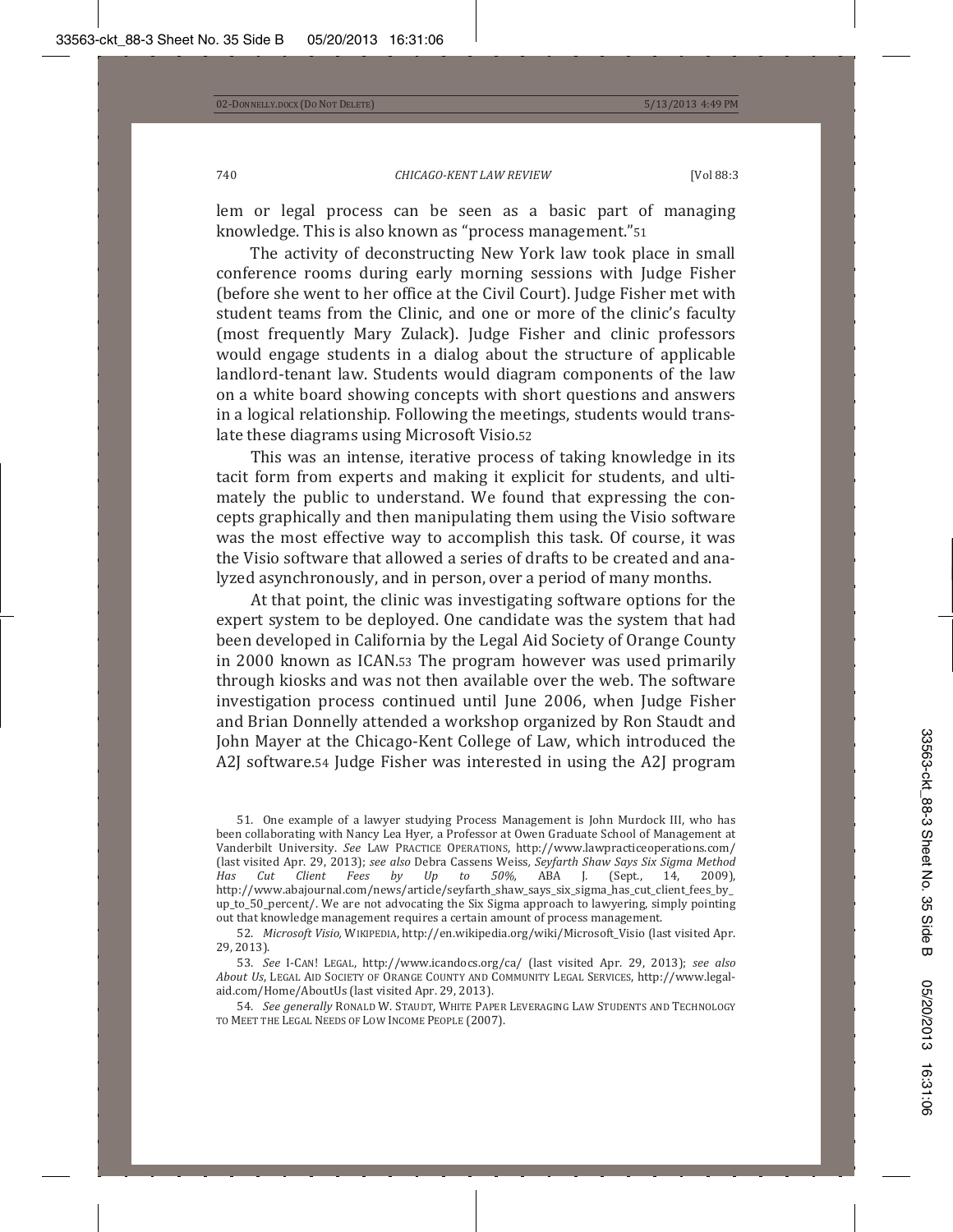for the answer project. Students from the clinic were then tasked to enter the previously developed flow charts into the A2J author system. By the end of the next semester (Fall 2006), after only a few weeks of work, a functioning prototype was up and running.

It took a few more months of work on the part of people, both in the court system and the public interest advocate community, to vet, test, finalize and make the A2J application available to New York City residents.55 By 2009, three different interviews in the A2J program were available statewide.56

What may be instructive about our experience is that the process of capturing and transforming the tacit knowledge of our experts, Judge Fisher and the clinic professors, was indeed the most critical part of this project. We were extremely fortunate to have an expert with such a deep understanding of this area of the law to engage with. In the end, it was the development of the content for the A2J system that was the most challenging part of the process. In so doing, our students came to appreciate the power and potential of thoughtful knowledge management. It is a testament to the high level of engineering that was built into the A2J system that authoring a complex interview was a relatively painless process.

#### **VII. CONCLUSION**

As Marc Lauritsen points out "information technology is transforming law  $-$  as a social institution, and as a profession. To survive and prosper during that transformation you need to understand it."57 We accept the notion that "computers are not going to replace lawyers; lawyers who use computers effectively will replace lawyers who don't." sa We created a paradigm that provides a theoretical and peda-

57. OLIVER GOODENOUGH & MARC LAURITSEN, EDUCATING THE DIGITAL LAWYER 2.10 (Oliver Goodenough & Marc Lauritsen eds. 2012).

58. *Id.* 

<sup>55.</sup> Including Rochelle Klempner, now serving as Chief Counsel New York State Courts Access to Justice Program and Jeff Houge from Legal Assistance of Western New York.

<sup>56.</sup> In 2009, the A2J pro se answer program was adopted statewide. See Kate Bladow, Open*ing the Courts – Using Technology to Empower the Unrepresented, G0V2.0 EXP0 (Mar. 26, 2013),* http://www.gov2expo.com/gov2expo2010/public/schedule/detail/11930; see also Fern A. Ƭ ǡ *Document Assembly Programs Best Practices for the Court System Development and Implementation Using A2J Author*ǡ  PROGRAM, (Apr. 2011),

http://www.nycourts.gov/ip/nya2j/pdfs/BestPractices\_courtsystemdocument\_assemblyprogra ms.pdf. The A2J *pro se* answer program has been used more than 13,000 times since 2008. See *generally* 2012 Q4 LHI Content Statistics, PROBONO.NET, (Apr. 11, 2013), *2012 Q4 LHI Content Statistics*, PROBONO.NET, (Apr. http://www.probono.net/dasupport/library/item.464730-2012\_Q4\_LHI\_Content\_Statistics